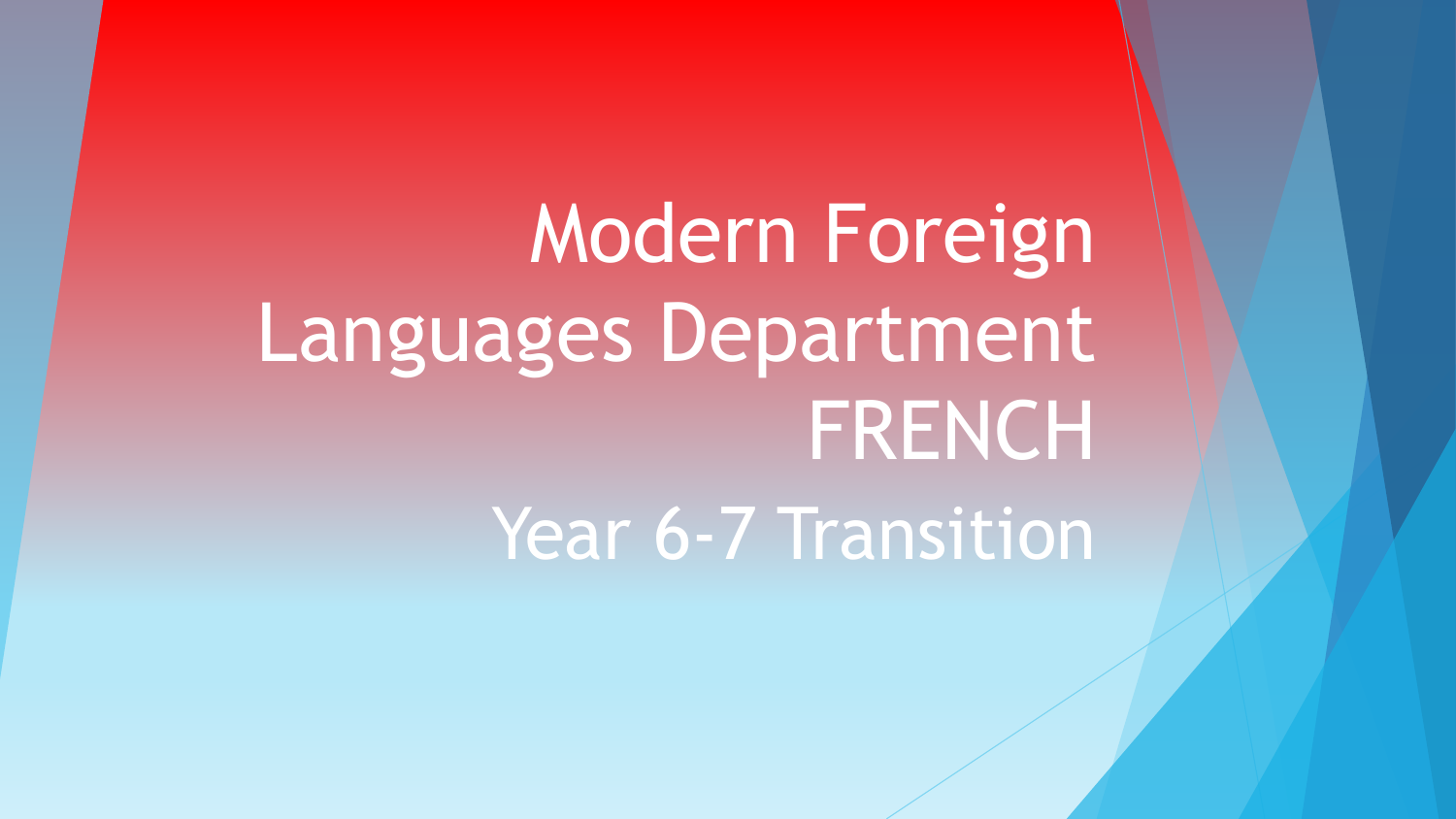Bonjour! We look forward to welcoming you to St Peter's School and developing your French language skills. You will have two lessons per week, and you will learn the skills of listening, speaking, reading and writing.

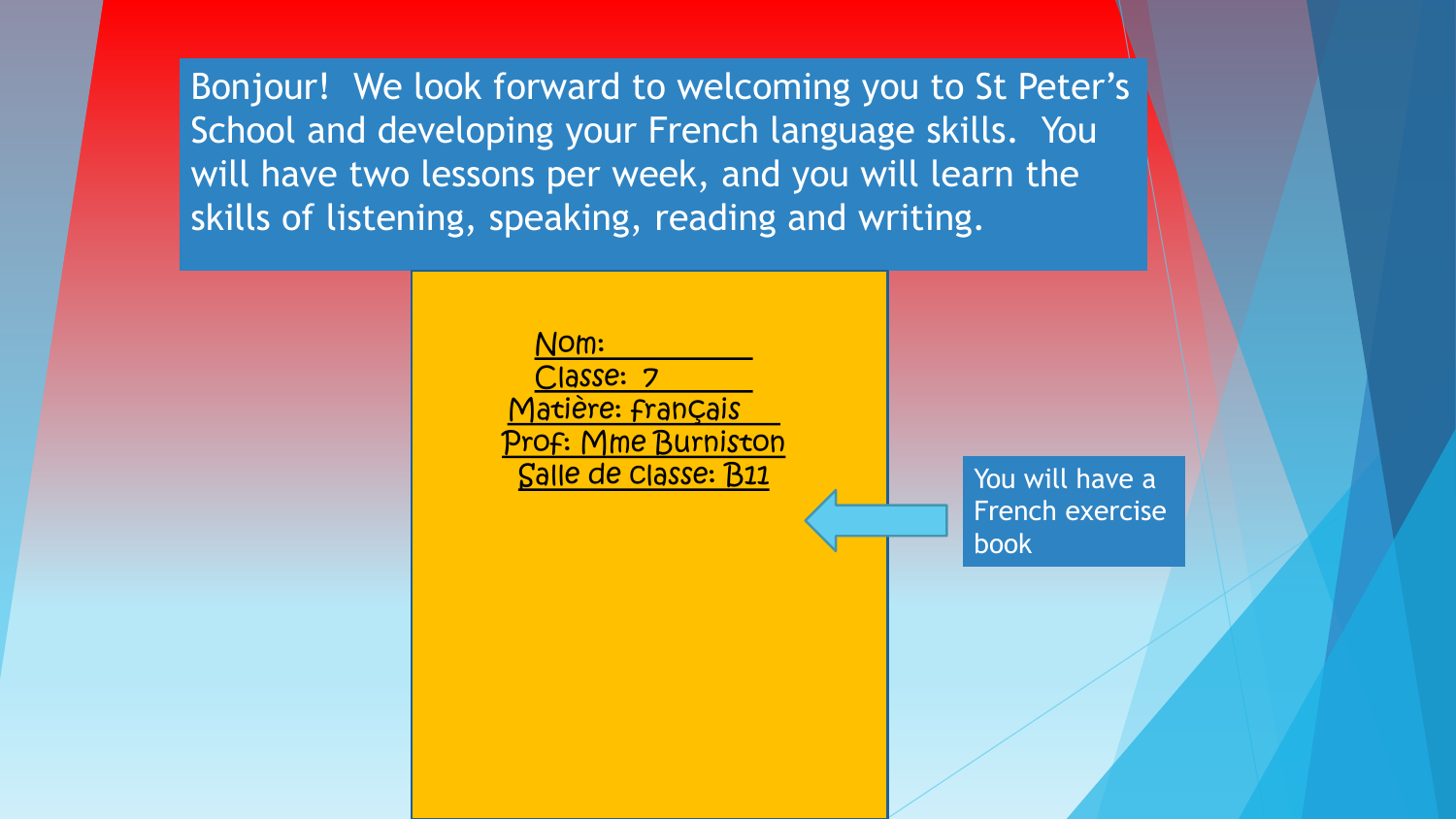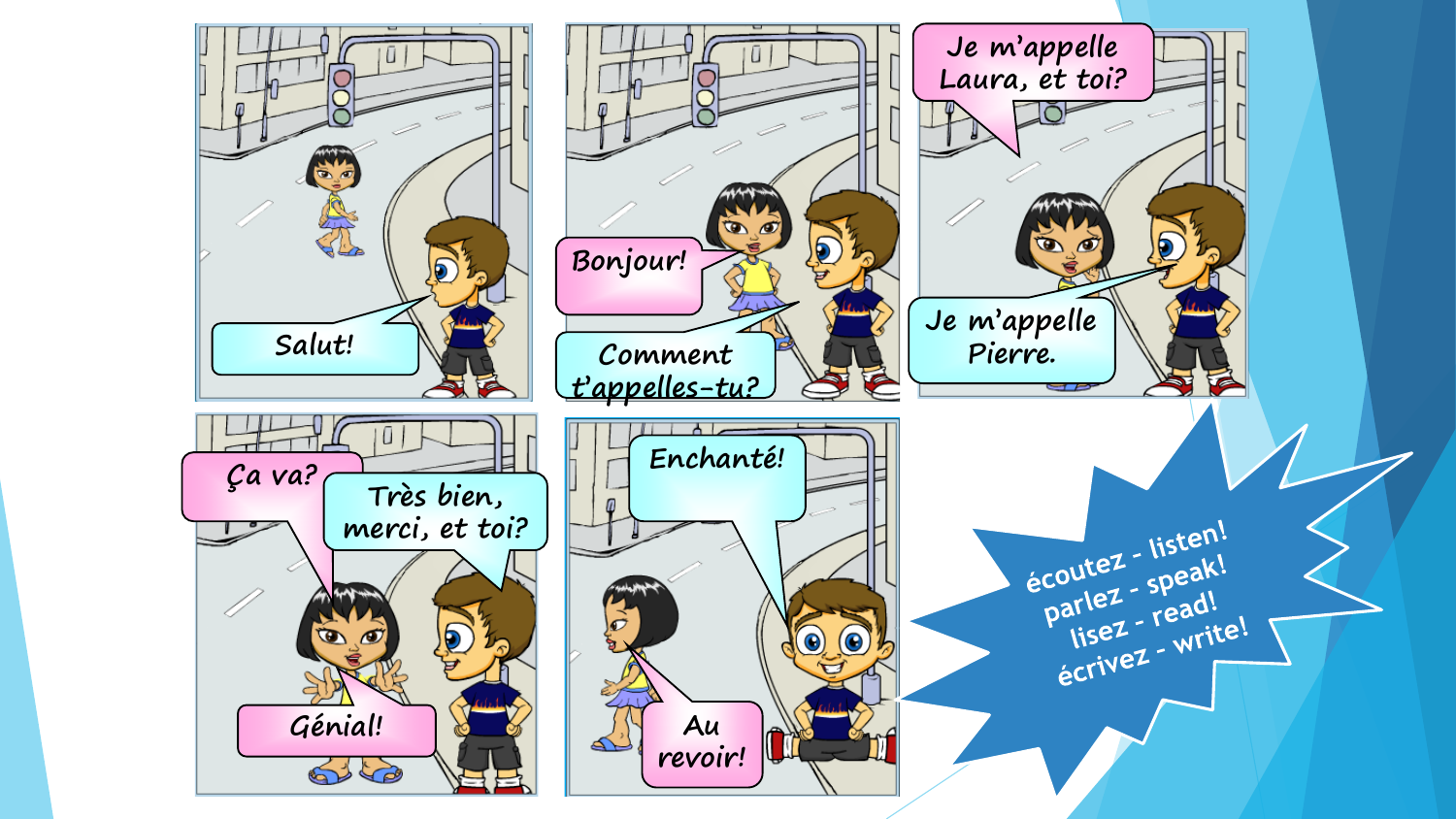In the first term of year 7 you will learn about the culture of French-speaking countries, phonics, numbers, family, your classroom, what you like and dislike

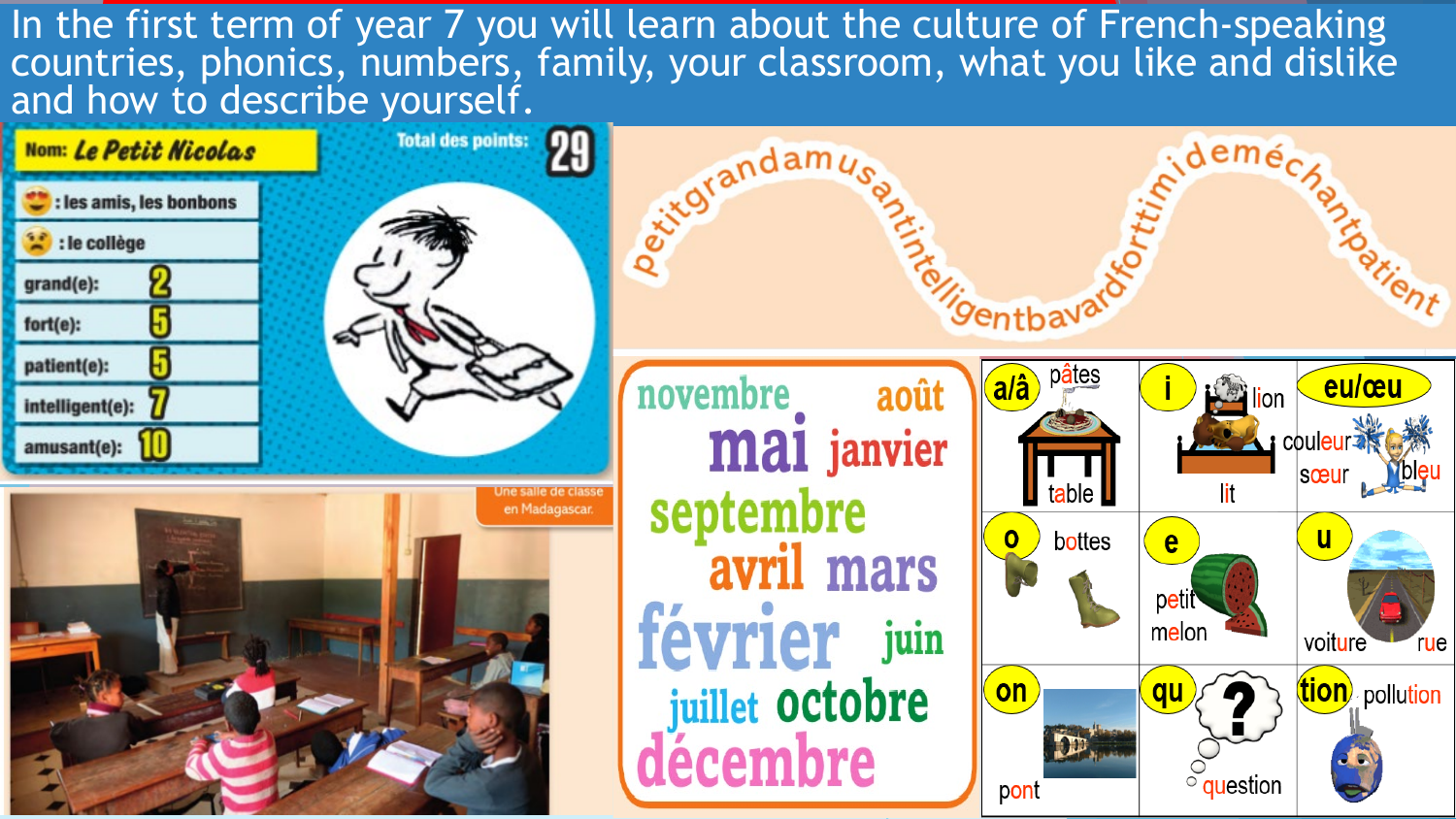## **What will you need ? J'ai besoin de . . .**





**un** bâton de colle







**un** taillecrayon







**une** trousse